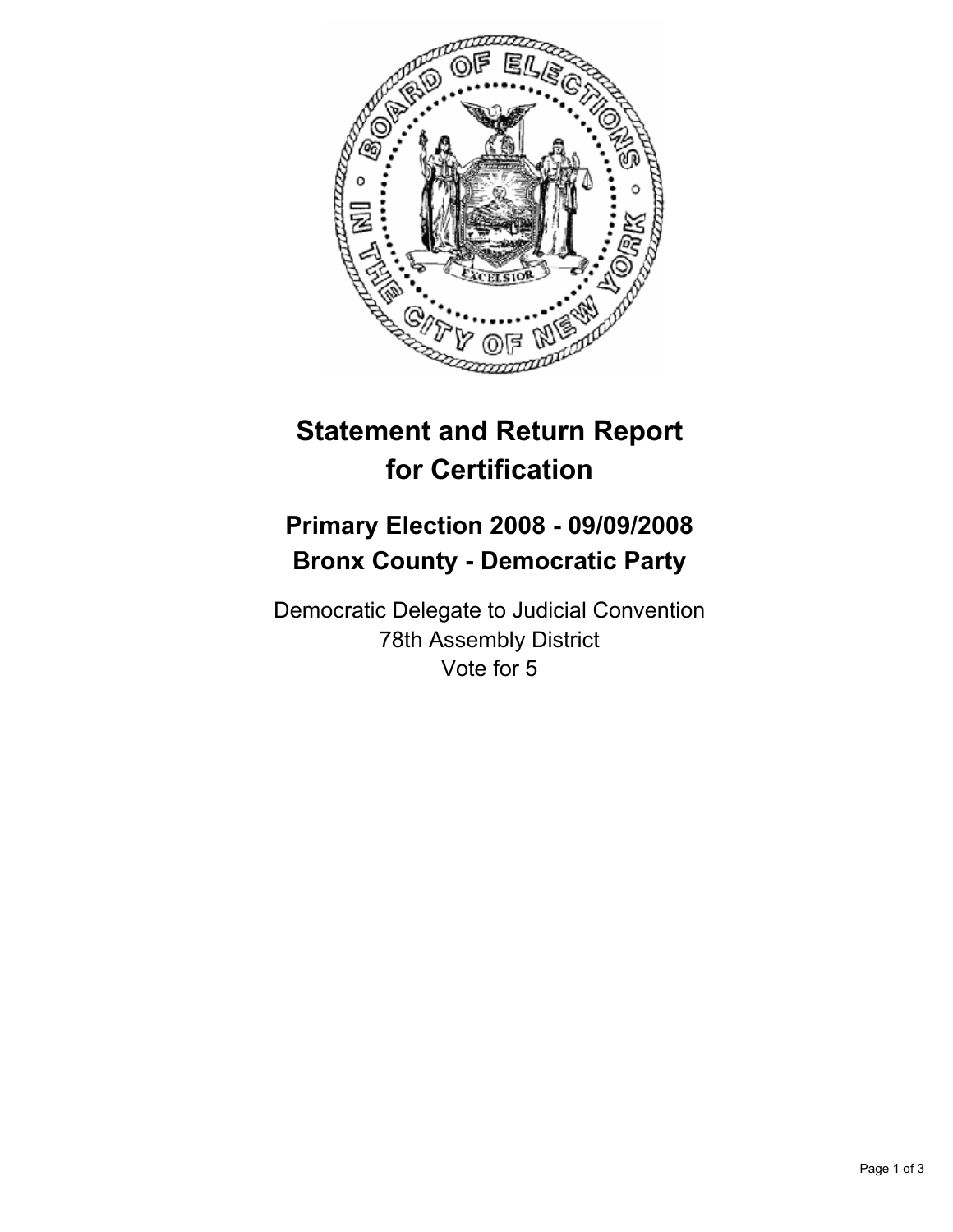

## **Assembly District 78**

| <b>EMERGENCY</b>         | $\overline{c}$ |
|--------------------------|----------------|
| ABSENTEE/MILITARY        | 99             |
| AFFIDAVIT                | 204            |
| <b>JOSE RIVERA</b>       | 1,221          |
| EFRAIN GONZALEZ JR.      | 1,034          |
| NILDA VELAZQUEZ          | 885            |
| <b>DONNA BENJAMIN</b>    | 678            |
| <b>DAISY HOLLIE</b>      | 520            |
| ANTONIO ROSARIO          | 648            |
| <b>LUANA M RODRIGUEZ</b> | 462            |
| MIGUEL SANTANA           | 676            |
| <b>MARIA GONZALEZ</b>    | 767            |
| <b>MIRTELINA CRUZ</b>    | 369            |
| <b>Total Votes</b>       | 7,260          |